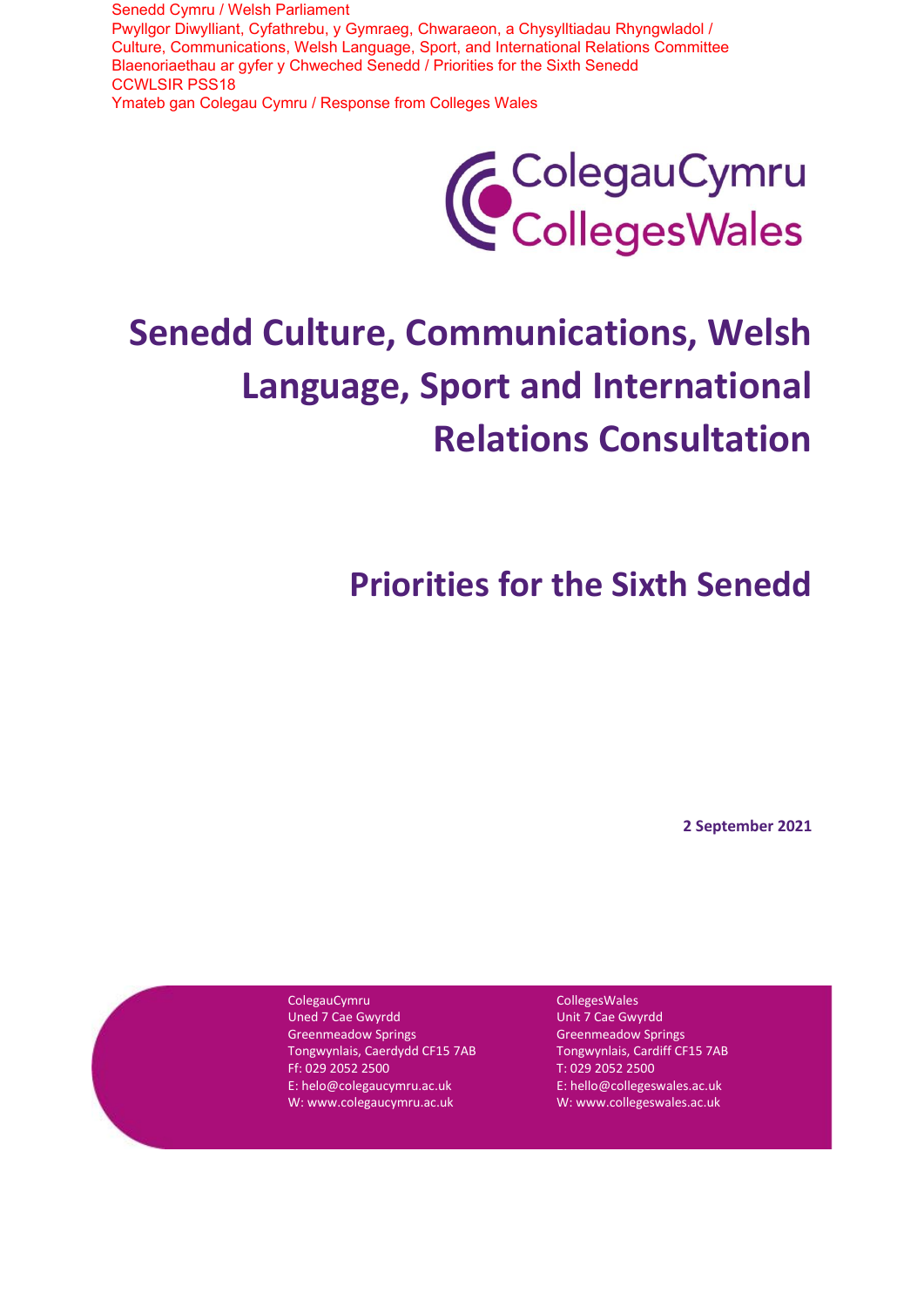**Introduction** Senedd Cymru / Welsh Parliament Pwyllgor Diwylliant, Cyfathrebu, y Gymraeg, Chwaraeon, a Chysylltiadau Rhyngwladol / Culture, Communications, Welsh Language, Sport, and International Relations Committee Blaenoriaethau ar gyfer y Chweched Senedd / Priorities for the Sixth Senedd CCWLSIR PSS18 Ymateb gan Colegau Cymru / Response from Colleges Wales

ColegauCymru is a post-compulsory education charity; we promote the public benefit of post-compulsory education and learning. We also convene the further education (FE) Principals' Forum, which represents Further Education colleges and FE institutions (FEIs) in Wales. ColegauCymru also undertakes research, policy development and provides practical support to FE colleges in Wales, including on work-based learning (WBL) which is a key part of FE college activity.

## **Overview**

A detailed analysis of the basis of the ColegauCymru public policy position and its specific recommendations for the priorities of the current government can be found in *Further Education: Enabling Renewal and Helping to Build Better Citizenship, Occupations and Business Communities in Wales*. <sup>1</sup> This research is based on the work of internationally recognised experts and is a demonstration of our commitment to ensuring that the provision of technical and vocational education is based on international best practice and collaboration. ColegauCymru is a member of the World Federation of Colleges and Polytechnics (wfcp.org) and acts as a reference point for Welsh Government on international skills and qualifications.

**Sport**: ColegauCymru promotes Sport and Active Wellbeing across the network of 13 FE colleges and works in partnership with Sport Wales in developing both recreational and competitive sports programmes. ColegauCymru has engaged with FE colleges in providing activity for over 24,000 learners since 2014. Supported by Sport Wales, funding has been primarily aimed at increasing participation, tackling inequality and increasing volunteering. Wider development work has taken place, creating improved delivery models, better insight and monitoring, and strategic level development across the FE sector.

**International**: ColegauCymru supports Wales's FE colleges in providing international enrichment opportunities for learners and professional development experiences overseas for staff. These are funded by the legacy Erasmus+ programmes, the UK Government's Turing Scheme and the forthcoming Welsh Government International Learning Exchange Programme. The FE colleges also provide transnational education opportunities and engage in international commercial activities such as student recruitment and contract work overseas.

**Welsh Language**: ColegauCymru works with Y Coleg Cymraeg Cenedlaethol to promote the delivery of Welsh Language teaching and learning in colleges and maintain the Cymraeg Gwaith Addysg Bellach programme that provides language tuition to both teaching and support staff across the sector.

<sup>1</sup> John Buchanan et al., Enabling Renewal: Further Education and Building Better Citizenship, Occupations and Business Communities in Wales, ColegauCymru, 2021, available at:

[https://www.colleges.wales/image/publications/briefings/Policy%20Asks%20Senedd%20Elections%202021/En](https://www.colleges.wales/image/publications/briefings/Policy%20Asks%20Senedd%20Elections%202021/Eng/Theme%204%20brief.pdf) [g/Theme%204%20brief.pdf](https://www.colleges.wales/image/publications/briefings/Policy%20Asks%20Senedd%20Elections%202021/Eng/Theme%204%20brief.pdf)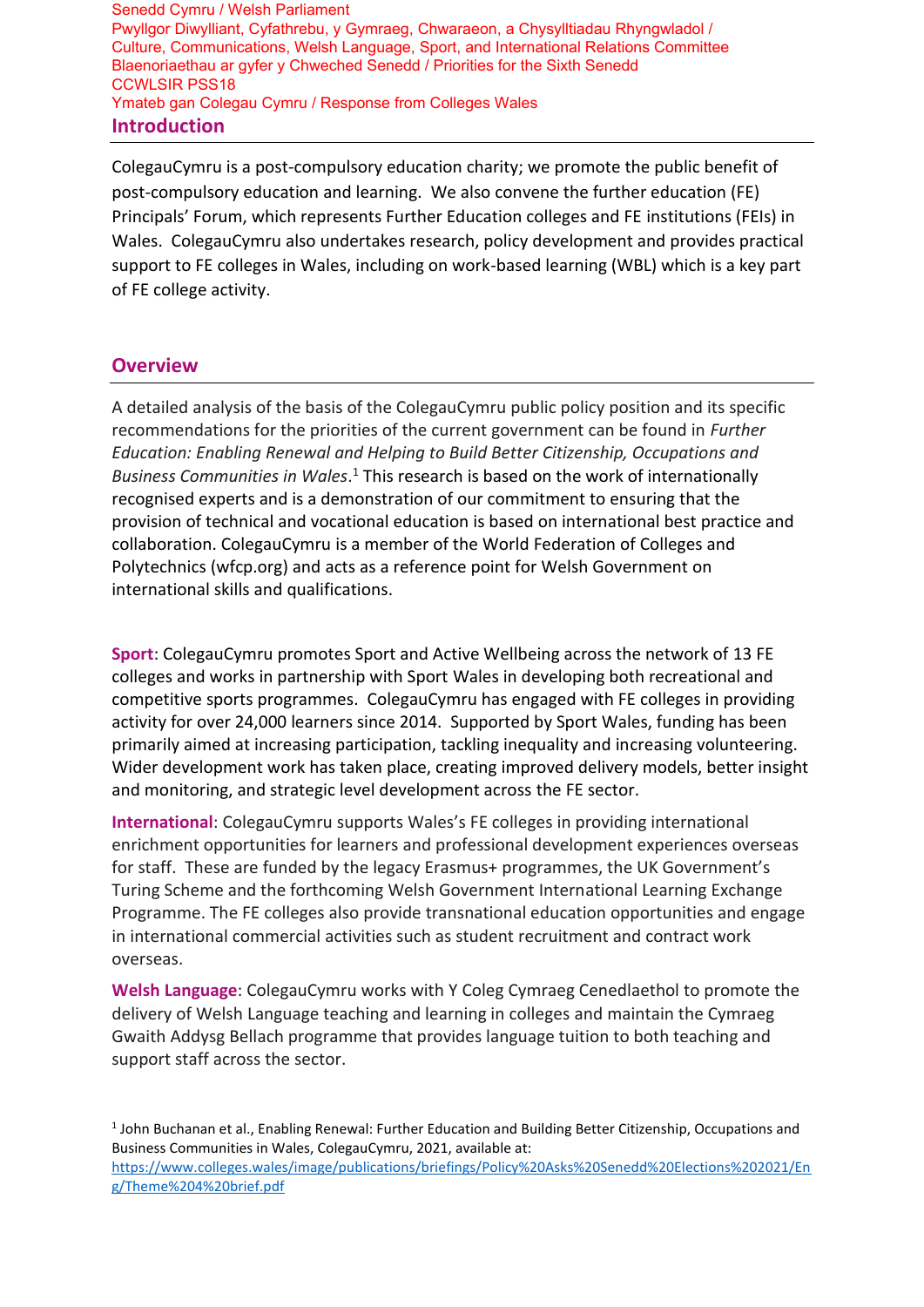**Priorities for the Senedd Culture, Communications, Welsh Language, Sport and International Relations** Senedd Cymru / Welsh Parliament Pwyllgor Diwylliant, Cyfathrebu, y Gymraeg, Chwaraeon, a Chysylltiadau Rhyngwladol / Culture, Communications, Welsh Language, Sport, and International Relations Committee Blaenoriaethau ar gyfer y Chweched Senedd / Priorities for the Sixth Senedd CCWLSIR PSS18 Ymateb gan Colegau Cymru / Response from Colleges Wales

**1. What is the current impact of the COVID-19 pandemic on your sector, and what further support is needed from the Welsh and UK Governments both to mitigate the impact of the pandemic and enable the post-pandemic recovery?**

## **International Exchange**

1.1 One of the main impacts of the pandemic is that it has had an adverse impact on international exchange schemes with vocational learners from further education colleges unable to use much of the final years of Erasmus+ exchange funding for placements in Europe. Staff mobility visits to learn from other European countries have been similarly affected. European funders responded by extending the deadline for the funding but ongoing travel restrictions and uncertainty means that it will still be challenging to use the funding within the timescale.

1.2 The UK Government Turing Scheme and the Welsh Government International Learning Exchange (ILE) programme are welcome but, as yet, untested replacements for Erasmus+. Details are still being finalised but the Turing Scheme does not include funding for staff, adult learner or youth exchanges. The Welsh Government ILE has a broader remit but there is still work to be done to ensure that youth services are fully included and able to benefit from exchange opportunities. Likewise, opportunities for adult learners need to be built into replacements for Erasmus+.

1.3 The Welsh Government has committed to its scheme until 2026 which is positive. However, it would be helpful if the UK Government would commit to their international exchange scheme over the longer term. At present, the Turing Scheme runs for the 2021-22 academic year only and is subject to spending reviews.

## **Sport and Active Wellbeing**

1.4 As a result of Covid-19, learners across FE institutions have missed out on volunteering and employment opportunities as a means of strengthening their knowledge, learning and experiences. For example, many learners had expected to be gaining work experience in primary schools during a typical year's course. The Welsh Government should take account of this and think about how this issue can be addressed when developing or updating health and physical activity strategies around Covid recovery. FE learners offer a pool of talent across Wales who can support a range of physical activity interventions benefitting both sides.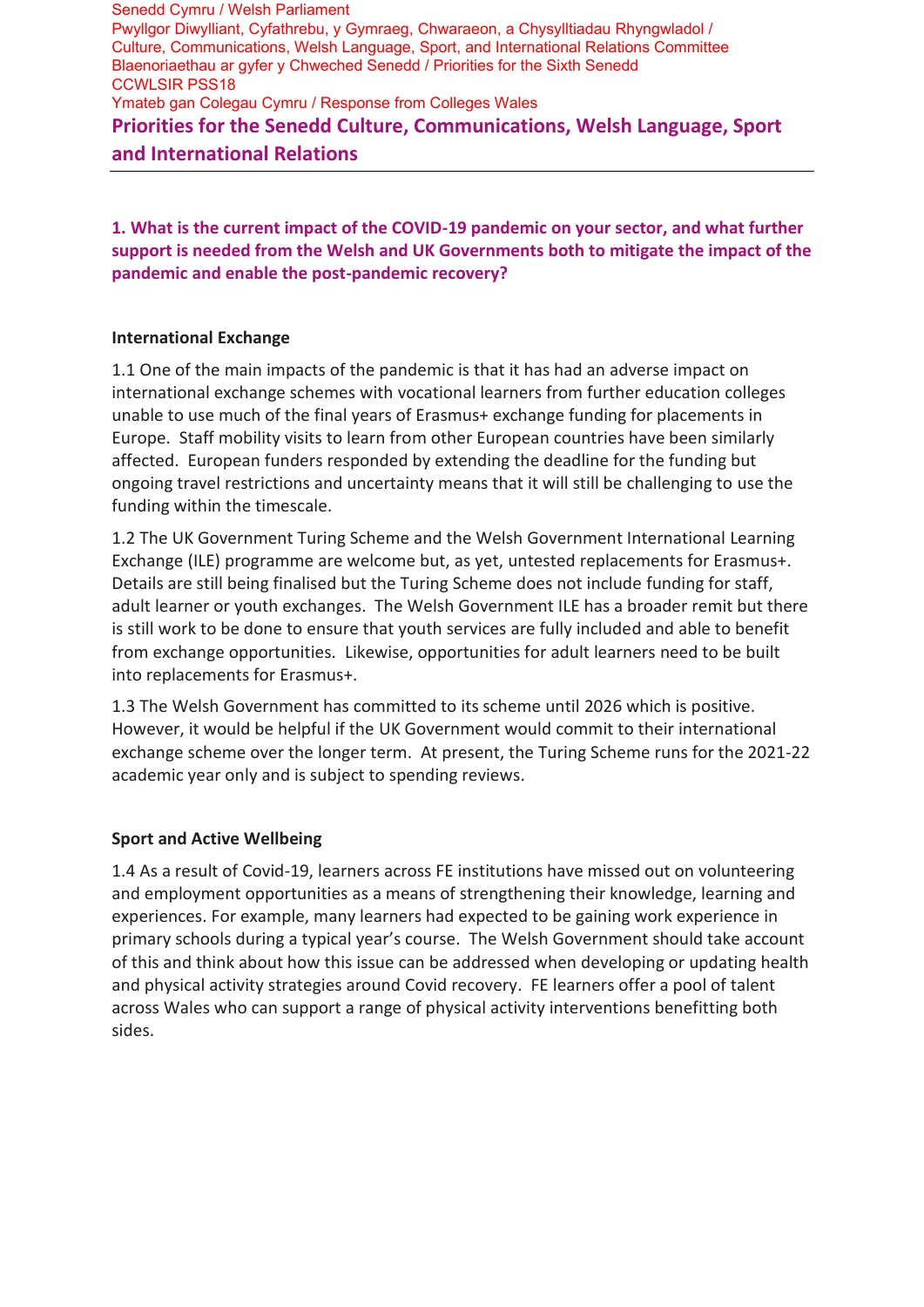Senedd Cymru / Welsh Parliament Pwyllgor Diwylliant, Cyfathrebu, y Gymraeg, Chwaraeon, a Chysylltiadau Rhyngwladol / Culture, Communications, Welsh Language, Sport, and International Relations Committee Blaenoriaethau ar gyfer y Chweched Senedd / Priorities for the Sixth Senedd CCWLSIR PSS18 Ymateb gan Colegau Cymru / Response from Colleges Wales

## **2. What issues should the committee prioritise in planning our work programme for the immediate and longer term?**

## **Cymraeg 2050**

2.1 The legacy report of the previous Culture, Welsh Language and Communications Committee highlighted the need for its successor Committee to assess progress against targets in the Cymraeg 2050 strategy, prioritising the targets for Welsh medium teachers and education.<sup>2</sup>

2.2 ColegauCymru is supportive of this suggestion. However, focusing on the targets set for primary and secondary teachers should be part of a wider focus on bilingual and Welsh medium teaching across the whole of the education system, including Further Education.

2.3 The Cymraeg Gwaith scheme, for instance, has had a positive impact on upskilling staff in FE to develop their Welsh language skills to be able to deliver at least part of their teaching in Welsh. However, funding is only granted on an annual basis and this is in line with financial years (April to March), rather than academic years, which is problematic. A Committee inquiry could consider how improvements could be made to the schemes and support provided to the education sector to enable more lecturers or teachers to be able to deliver through the medium of Welsh.

2.4 Similarly, the Coleg Cymraeg Cenedlaethol's vision for the further education sector – and reflected in the Further Education and Apprenticeship Welsh-medium Action Plan – is to ensure that the Welsh language is accessible to all, utilising a skills development model to increase levels of awareness, understanding, confidence and fluency, which will lead to the upskilling of everyone in the sector. The extent to which progress has been made, especially on the base levels of the pyramid – awareness and understanding – should be part of a Committee inquiry into progress on Cymraeg 2050 more broadly. Key to this will be an investigation of whether the Coleg actually has sufficient funding to achieve this element of its vision and support the skills development model.

2.5 Such an inquiry might benefit from joint sessions with the Children, Young People and Education Committee.

## **Successors to the highly successful Erasmus+ Scheme**

2.6 Over the longer term, the Committee might wish to consider the future of international exchange schemes, including the Welsh Government International Learning Exchange and the UK Government Turing Scheme, and how these might need to adapt to a post-Covid, post-Brexit landscape. It will be important to consider any gaps in replacement provision for exchange to make sure that all learners and young people have a genuine opportunity to benefit. It will also be helpful at that time to consider whether European countries have introduced any reciprocal barriers to those the UK Government now has in place for European learners seeking to come to the UK on short-term work placements.

<sup>2</sup> Culture, Welsh Language and Communications Committee, *Fifth Senedd Legacy Report*, Senedd, March 2021, page 23-24. Available at[: https://senedd.wales/media/yuri41px/cr-ld14317-e.pdf](https://senedd.wales/media/yuri41px/cr-ld14317-e.pdf)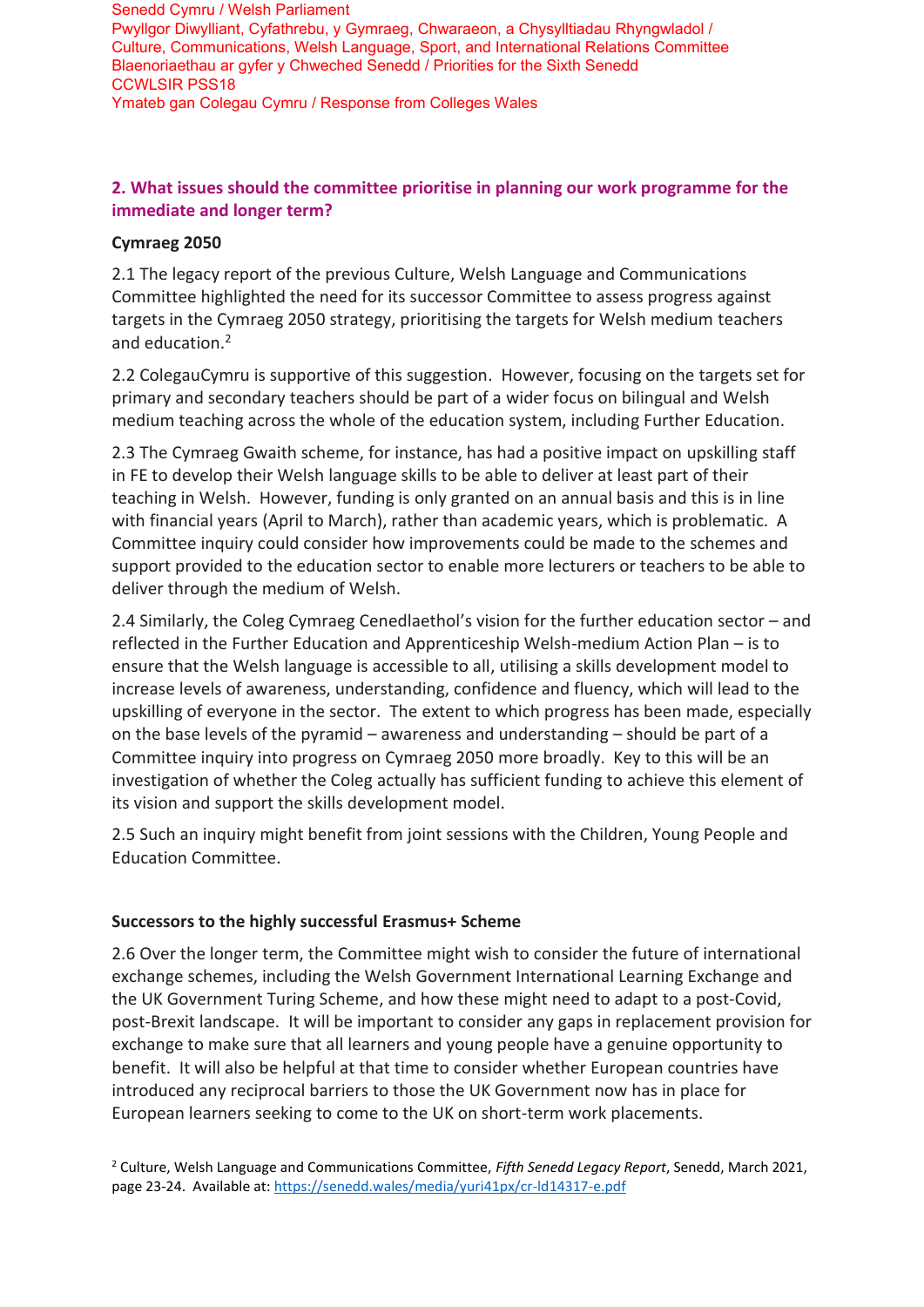Senedd Cymru / Welsh Parliament Pwyllgor Diwylliant, Cyfathrebu, y Gymraeg, Chwaraeon, a Chysylltiadau Rhyngwladol / Culture, Communications, Welsh Language, Sport, and International Relations Committee Blaenoriaethau ar gyfer y Chweched Senedd / Priorities for the Sixth Senedd CCWLSIR PSS18 Ymateb gan Colegau Cymru / Response from Colleges Wales

## **3. How does Brexit and the new UK-EU relationship affect you or your organisation? What support have you received to respond to the changes? What further support, if any, is needed from Welsh and UK Governments?**

## **International Exchange and Collaboration**

## *Exchange*

3.1 The UK's departure from the European Union has placed additional barriers to learners from European countries undertaking short-term work placements in Wales (and the UK more broadly). There is the potential for European countries to put in place reciprocal barriers – for example learners from Europe now face a £244 application fee for a T5 visa, along with other onerous criteria that are disproportionate for short-term work placements (see: [https://www.gov.uk/youth-mobility\)](https://www.gov.uk/youth-mobility).

3.2 Following correspondence with the Home Office, it was confirmed that migrants who are entering the UK for six months or less are not required to pay the Immigration Health Surcharge. This includes students who are here on a short-term visa. However, in neither of the two responses received by ColegauCymru from the Home Office was the question of whether there was any further guidance regarding the EU implementing control measures for UK learners undertaking Erasmus+ and future Turing Scheme work placements within Europe addressed. UK Government updates about any discussions on this issue, or Welsh Government inquiries in any discussions with relevant UK departments or ministers, would be helpful.

## *Collaboration*

3.3 On related note, ColegauCymru (along with the other UK National Contact Points (NCPs)) asserts that the UK should maintain the referencing relationship with the European Qualifications Framework (EQF). The EQF relationship benefits UK employees and UK employers, as well as benefitting EU-based citizens seeking work in the UK. The EQF helps employers from one country know how qualifications from another compare with those with which they are familiar. ColegauCymru has worked with Welsh Government to support the development and implementation of the Credit and Qualifications Framework for Wales (CQFW) which links to the EQF. The CQFW is an important element in the qualifications system in Wales in making qualifications more accessible and supporting the development of lifelong learning.

3.4 This ability to compare qualifications, including those specifically used in Wales, could be important when employers are deciding whether to consider offering work to someone who holds an unfamiliar qualification – saving time for UK employers recruiting from the EU and helping UK citizens compete for jobs in the EU. It is crucial to recognise that this works in both directions – for UK workers going to Europe and European workers coming to the UK (and beyond given the wider understanding of the EQF) - and to the benefit of employers and qualification holders.